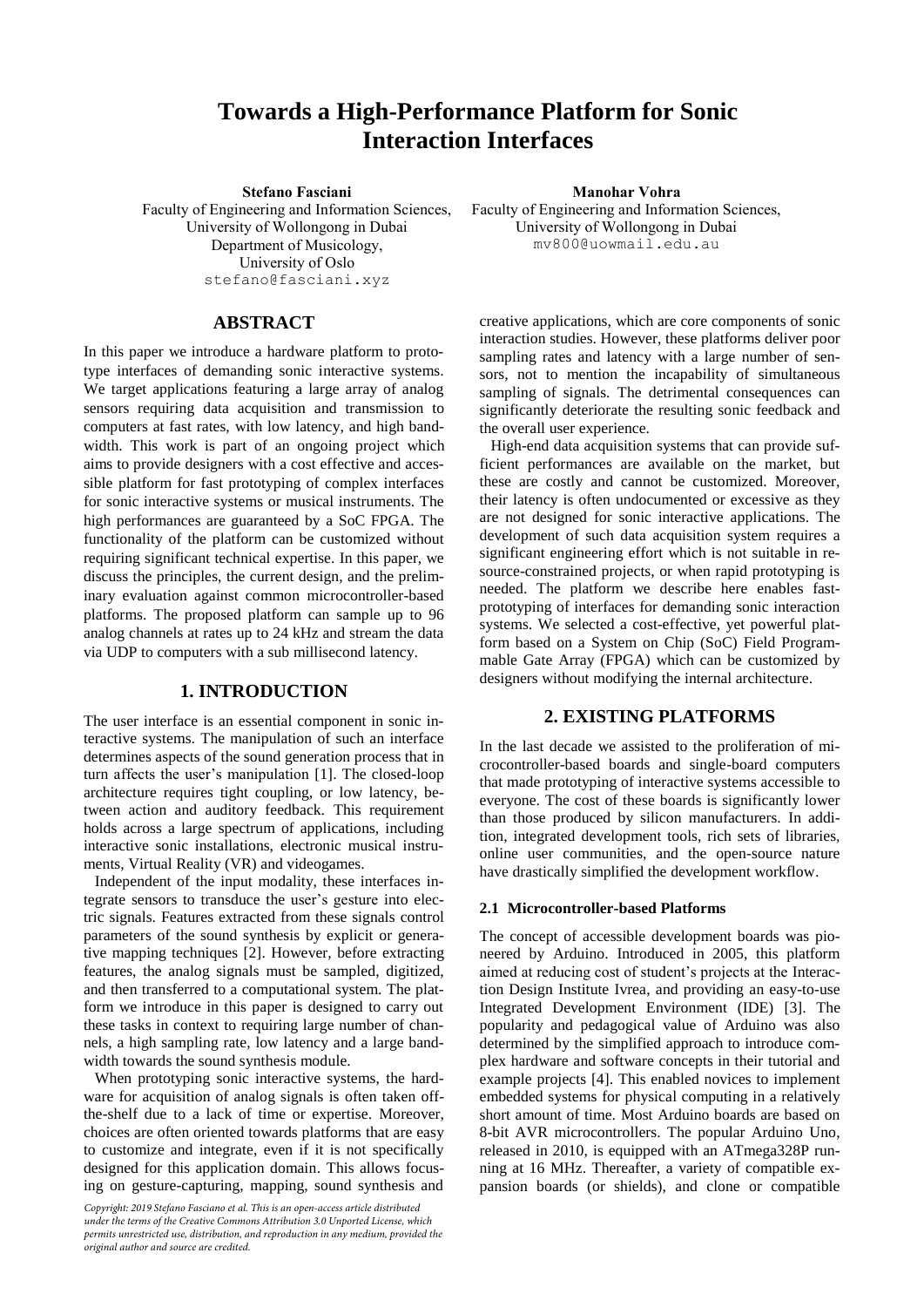boards have been commercialized. These support the same Application Programming Interface (API), Hardware Abstraction Library (HAL), libraries and IDE of the original Arduino boards, making programs easier to port across platforms. Interaction designers can choose among a wide spectrum of easy-to-use boards with different size, computational power, interfacing capabilities, and price. An increasing number of Arduino compatible boards feature an ARM Cortex-M 32-bit microcontroller. These run at higher clock rates than the AVR, provide native 32-bit computation, a nested vector interrupt controller and a richer set of I/O.

Despite the relatively high-level API, programming in Arduino IDE is generally bare-metal. Libraries supporting threads and simple real-time Operating Systems (OS) that do not require Memory Management Units (MMU), such as FreeRTOS [5], are available for both AVR and ARM Cortex-M architectures. Easy-to-use libraries for sound synthesis, such as Mozzi [6] are available to designers. Firmata [7] further minimizes the programming burden for designers using Arduino compatible boards only to capture sensors data and transfer it to a computer. Firmata bundles a microcontroller program, a communication protocol, and clients for programming environments including a Graphical User Interface (GUI) to configure the physical I/O.

A more recent platform that is gaining popularity among interaction designers is ARM Mbed, a collaborative project managed by ARM Holdings. ARM Mbed boards are cost effective and produced by several manufacturers, including major semiconductor companies. These boards are based on the ARM Cortex-M architecture (a few boards mount a Cortex-A), sharing the same API, HAL and IDE. Compared to the Arduino, ARM Mbed provides a more sophisticated OS and software libraries, along with powerful microcontrollers (clock rates between 30 and 200 MHz) and a richer set of peripherals. In terms of programming complexity, ARM Mbed is as accessible and well supported as Arduino. C libraries for sound synthesis can be easily ported to Mbed platforms, such as OOPS [8].

Although Arduino and ARM Mbed are relatively easyto-use platforms, but the development of a complete sonic interactive system on these platforms is challenging due to a lack of high-level programming languages and OS. Indeed, these are generally used to capture sensor data and transfer it to computers, where feature extraction, mapping and synthesis can be easily implemented using high-level programming environments. Critical information such as maximum sampling rate on multiple analog inputs, synchronicity, bandwidth, and latency of communication channels are not available nor can be estimated from the documentation. Hence it is difficult to select a platform matching the design requirements.

### **2.2 Single-board Computers**

To date, a large variety of single-board computers are available in the market [9]. The majority are equipped with a single or multi-core 32-bit ARM Cortex-A with MMU and clock rates typically within 1 to 2 GHz. Recent boards are switching to 64-bit ARM Cortex-A architectures. Most boards support at least one Linux distribution, whereas Android, Windows CE and BSD are other common OSs. The most popular are the Raspberry Pi and the Beagleboard. Both are affordable, well supported and relatively simple to use. Both support Debian OS and provide an HDMI video output, hence the development workflow on these platforms is much alike to generalpurpose computers. For instance, it is possible to use high-level audio programming environment such as Pure Data, FAUST and Csound.

The computational power of these single-board computers is suitable to implement simple end-to-end sonic interactive system, from gestural signal acquisition to sound synthesis, although only a minority of these provides on-board Analog to Digital Converter (ADC). Also, response latency and jitter of these platforms do not meet the minimum requirement of most sonic interactive systems. These issues were addressed by Satellite CCRMA [10], and particularly by Bela [11]. Bela integrates an expansion board with multiple analog I/O, a customized real-time operating system, and an audio driver delivering a sub-millisecond gesture-to-sound latency. It provides a stereo audio input and output with a sampling rate of 44.1 kHz and 16-bit resolution, 8 analog inputs and 8 analog outputs for sensors and actuators with a sampling rate of 22.05 kHz and 16-bit. Using a dedicated multiplexer board, the number of analog inputs can be expanded to 64 with 2.75 kHz sampling rate.

Single-board computers provide only a fraction of the computational power and memory available on generalpurpose computers, hence the implementation of demanding sonic interactive applications may not be possible. Using these boards only to capture sensor data and transmit it to a computer is wasteful in term of computational resources, while latency and jitter are higher than microcontroller-based boards due to the OS.

### **2.3 FPGA-based Platforms**

FPGAs can meet demanding requirements with respect to throughput and latency. Recent technological advancements have enabled the manufacturing of powerful but relatively low-cost and low-power FPGA chips [12]. The Xilinx 7th Series FPGAs are featured on Digilent boards and are available for approximately 100 USD, including Spartan, Artix and Zynq FPGAs [13], [14]. Tools and languages for FPGA development have significantly improved, but the workflow to design and implement an FPGA-based system still requires significant engineering expertise. Platforms such as Mojo, Papilo (both featuring an old Spartan 6), and Alchitry provided developers with a low-cost, small-size, and developer-friendly boards, including an Arduino-compatible connector. However, tools are still far from being accessible when compared to platforms discussed in the previous sections. Hardware Description Language (HDL) still represents as an entry barrier for most designers. Arduino has recently launched the MKR Vidor 4000, a board featuring a 32-bit ARM Cortex-M and a small Intel (formerly Altera) Cyclone 10 FPGA. The company has announced, but not yet disclosed, a promising and easy-to-use online visual programming tool to program the chip.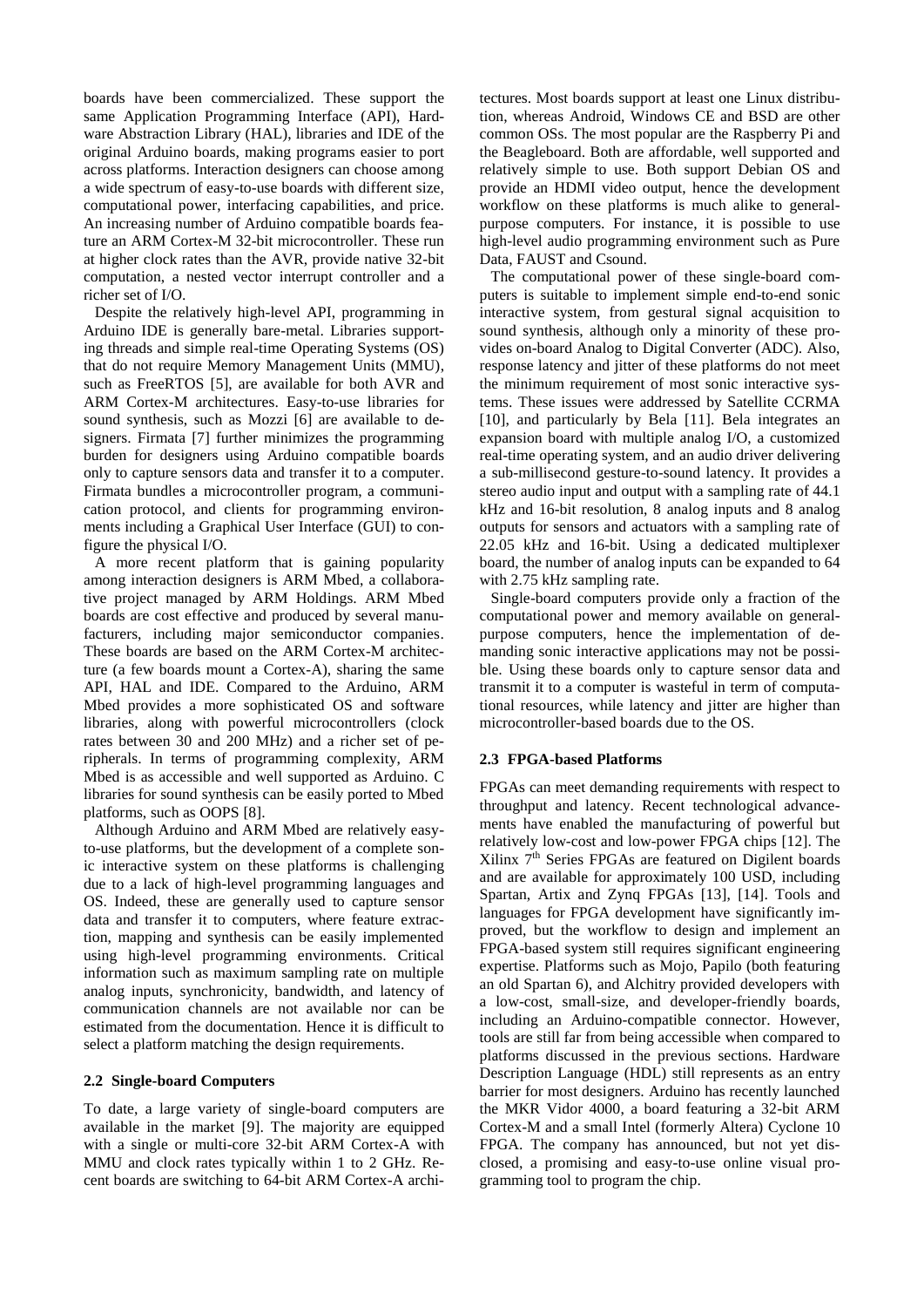To date, only a handful of sonic interactive systems or New Interfaces for Musical Expression (NIME) feature an FPGA-based platform, such as Overholt's Matrix [15], the continuous keyboard by Freed and Avizienis, the SLABS by Wessel, Freed and Avizienis [16], a physical modeling drum controller by Chuchaz, O'Modhrain and Woods [17], a controller for physical modeling synthesis by Pfeifle and Bader [18], and the Arcontinuo by Cadiz and Sylleros [19]. Freed, Avizienis, Wessel and Wright underlined necessity for high-performance interfaces (in terms of bandwidth and latency) between an array of sensors and computers almost two decades ago [20], [21]. A few FPGA-based platforms to capture gestural data from sensors have been proposed, such as SensorLab from Steim, the Connectivity Processor from CNMAT [22], and the Gluion [23]. Bandwidth and latency benchmark for the SensorLab and the Gluion are not available, but analyzing their technical features is evident how these cannot match the performances of the Connectivity Processor, that features 10 channels of 24-bit audio sampled at 48 kHz, 64 channels of sample-synchronous controlrate gesture data sampled at 6 kHz, and overall latency of 7 milliseconds with Max/MSP. None of these systems is on the market nor details for their fabrication are available.

### *2.3.1 The SLABS*

The SLABS is among the most complex and expressive musical interfaces ever built. The elegant and effective design is the result of almost a decade of development by Avizienis, Freed and Wessel at CNMAT. It features a matrix of touch-sensitive pads that can be mapped to computer software in a variety of ways. The SLABS "was designed to engage the body, to be both musically expressive and inspiring, to be easy to play at the entry level, and to be accepting of a lifelong development of virtuosity" [16]. Each pressure-sensitive touchpad produces three analog signals related to the touch coordinates and pressure. These are sampled at a high rate and sent to the computer via Ethernet as audio streams, enabling a tight coupling between gesture and data. Gestural data can be used directly as a signal within the synthesis algorithm or processed for the fast detection gestures. Wessel developed various Max/MSP patches interacting with the SLABS, including demos with simple oscillators, granular synthesis, and control of percussive loops.

Two versions of the SLABS have been fabricated, featuring respectively 24 and 32 VersaPad pressure-sensitive touchpads by Interlinks. The VersaPad signal acquisition hardware was modified to enable simultaneous sampling at high rate [24], [25]. In particular, the 96 analog signals (three from each touchpad) are first sampled at 6 kHz, then up-sampled to match the audio rate of 48 kHz and sent to the computer running Max/MSP as multichannel UDP audio stream. The SLABS can also transmit sensor data via Open Sound Control but at a much lower rate.

The core of the SLABS is the Xilinx Virtex-4 FX12 Evaluation Kit manufactured by Avnet. The module features an SXC4VFX12-FF668 SoC FPGA with an embedded PowerPC core running at 300 MHz, 64 MB of DDR SRAM, 8 MB of flash memory, and a Gigabit Ethernet interface. The module is installed on a custom motherboard, as visible at the top of Figure 1, that includes other I/O such as ADAT and MIDI, and the ADC chips sampling the signals from the touchpads. Samples are converted to 32-bit floating point before UDP transmission, therefore the bandwidth of the payload between the SLABS and the computer (excluding UDP framing) is approximately 147.5 Mbit/s. The cost of the FPGA module is approximately 450 USD. Details on the motherboard are not available, such as the model and resolution of the ADC chips, however, the layout of the board reveals 8 ADC chips sampling 12 signals each. We estimate the cost of the ADC chips to be about 150 USD.



**Figure 1**. The SLABS32, with motherboard and FPGA module visible on the top of the matrix of touchpads.

# **3. BENCHMARK OF MICROCONTROL-LER-BASED PLATFORMS**

As discussed in Section 2, microcontroller-based platforms are suitable and easy-to-use to acquire and transfer a small number of analog signals to a computer. From their documentation, it is not possible to determine the resulting latency and maximum sampling rate when acquiring a given number of analog signals. This is due to the complex interdependency between the software and hardware architectures. McPherson, Jack and Moro proposed a setup to measure latency and jitter on these platforms [26]. Their latency measurements include computer-based sound generation, showing how popular boards such as Arduino Uno and Teensy 2.0 struggle to achieve end-to-end latency below 10ms. These measurements were based on the acquisition of a single channel. The latency can increase with a larger number of inputs.

The benchmarks we present here focus on bandwidth and the measurement setup does not include a computerbased sound generation unit. In particular, we investigate the maximum rate at which multiple signals can be acquired and transferred to computers. We selected three boards: the Arduino Uno, the Teensy 3.6 by PJRC, and NUCLEO-F746ZG by ST Microelectronics. The Teensy 3.6 and the NUCLEO-F746ZG are respectively top-of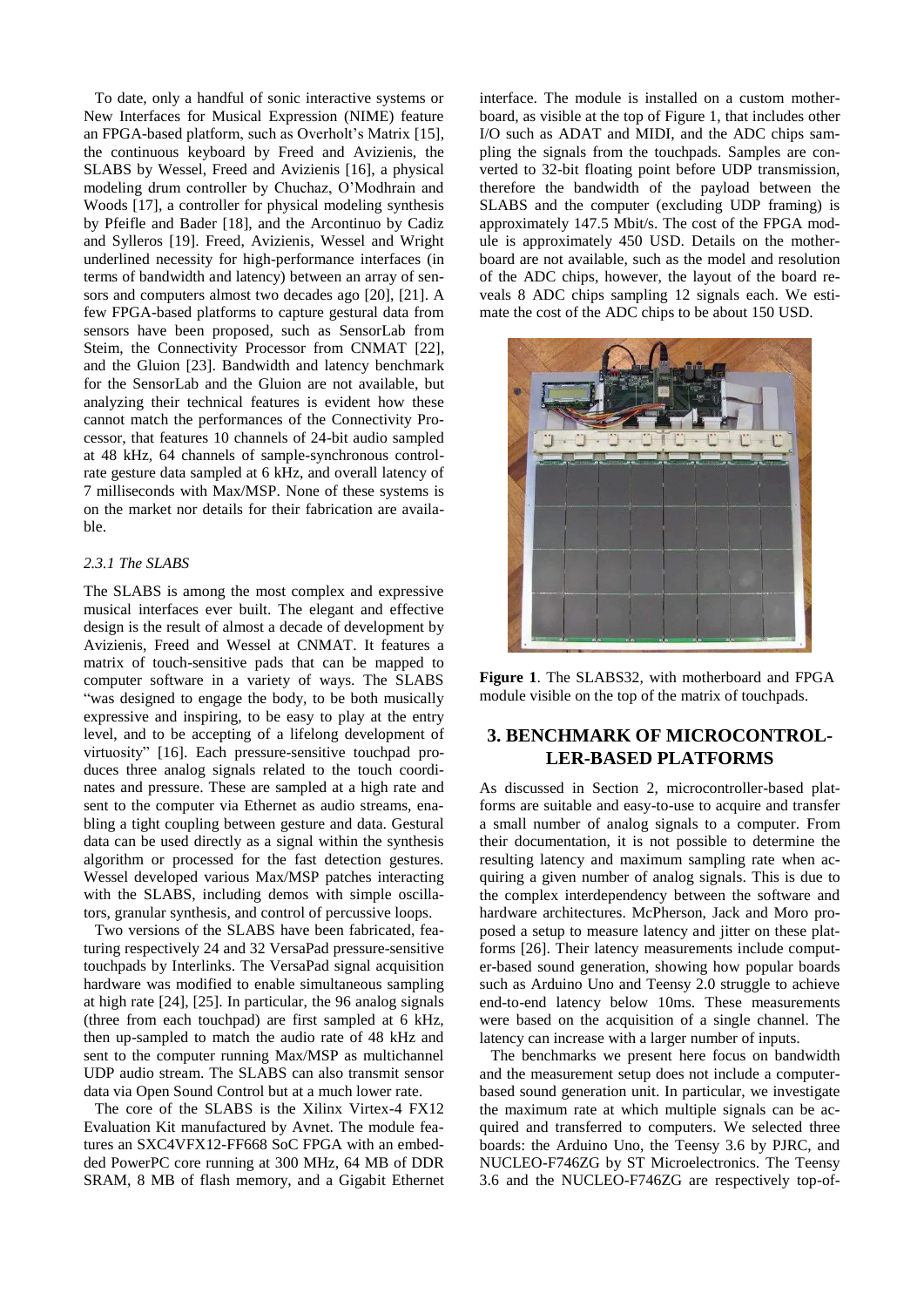the-line among Arduino and Cortex-M ARM Mbed boards. According to the specifications, the on-chip USB of the Teensy 3.6 microcontroller outperforms the one in the NUCLEO-F746ZG, while the on-chip Ethernet of the NUCLEO-F746ZG microcontroller outperform any Ethernet expansion module for the Teensy 3.6. For this reason, we did not carry out Ethernet-based benchmarks on the Teensy 3.6 and USB-based benchmarks on the NUCLEO-F746ZG. Links based on IEEE 802.11 wireless LAN standards were not considered due to their excessive latency. The benchmark programs use only standard libraries and API for Arduino and Mbed IDE available to average developers. Where possible, the programs configure the link and ADC to run at the maximum speed using simple instructions only. We did not use Direct Memory Access (DMA) to improve performances as this option is not available through standard API, but it requires microcontroller-specific expertise.

The Arduino Uno features an 8-bit AVR ATmega328P running at 16 MHz. We measured data transmission to the computer via USB through the onboard ATmega8U2 acting as a USB-to-Serial with a baud rate of 2 Mb/s, and via the 10/100 Ethernet through the W5500 Ethernet controller on the Ethernet Shield 2. We increased ADC conversion clock from the default 125 kHz to 8 MHz. The Uno can acquire up to 6 analog inputs multiplexed to a single bit 10-bit ADC, and up to 11 digital inputs (serial transceiver and LED lines are excluded).

The Teensy 3.6 features a 32-bit Freescale ARM Cortex-M4 processor with the Floating-Point Unit (FPU) running at 180 MHz. We measured data transmission to the computer through the on-chip USB peripheral configured as a USB-to-Serial with a baud rate of 4.608 Mb/s. We overclocked the Cortex-M4 to 240 MHz, and compiled the code using the Fastest optimization option. The Teensy 3.6 can acquire up to 24 analog inputs multiplexed to two 12-bit ADCs, and up to 55 digital inputs. Simultaneous sampling of two channels at a time is possible, but the available libraries provided worst performances than sequential sampling used in the benchmark.

The NUCLEO-F746ZG features a 32-bit ST Microelectronics ARM Cortex-M7 with FPU running at 216 MHz. We measured data transmission to a computer via User Datagram Protocol (UDP) through the on-chip 10/100 Ethernet Media Access Controller (MAC) with dedicated DMA. The NUCLEO-F746ZG can acquire up to 24 analog inputs multiplexed to three 12-bit ADCs, and up to 90 digital inputs. Simultaneous sampling of three channels at a time is possible only by complex low-level register programming and DMA. The simple Mbed API for sequential sampling was used within the benchmarks.

The benchmark programs repeatedly acquire a set of analog and/or digital inputs and sent a packet of data to the computer via USB or Ethernet, without any synchronization mechanism. The computer measures the average inter-arrival time between packets, reflecting the highest rate at which the board can sample and transmit the analog signals. The result of the ADC conversion (10 or 12 bits) is stored in a 16-bit integer, requiring the transmission of 2 bytes. The inter arrival time of packets was measured in Pure Data for USB link (Virtual COM Port), and in Wireshark for the Ethernet link. Details of the

benchmarks and results are summarized in Table 1, which shows the maximum rates when acquiring different set of analog and/or digital inputs. We evaluated the performances ranging from a single input to as many inputs as supported by the specific platform. Certain set were selected to facilitate comparison across platforms.

| Platform      | Link     | Digital<br>Inputs                                                            | Analog<br>Inputs        | Bytes<br>Payload                                                                                                                       | Bytes<br>Sent                                                                             | Max Rate<br>kНz                                                                                                                                                                                                                                       |
|---------------|----------|------------------------------------------------------------------------------|-------------------------|----------------------------------------------------------------------------------------------------------------------------------------|-------------------------------------------------------------------------------------------|-------------------------------------------------------------------------------------------------------------------------------------------------------------------------------------------------------------------------------------------------------|
|               |          | $\frac{1}{11}$ $\frac{11}{0}$ $\frac{0}{11}$ $\frac{1}{11}$ $\frac{1}{11}$   | $\frac{0}{0}$           | $\frac{1}{\frac{2}{11}}$ $\frac{11}{12}$                                                                                               | $\frac{1}{2}$ $\frac{11}{12}$                                                             | $\frac{53.7}{15.1}$<br>$\frac{7.1}{35}$<br>$\frac{35}{6.2}$<br>$\frac{5.5}{2.3}$<br>$\frac{2}{2}$<br>$\frac{1.9}{0.9}$                                                                                                                                |
|               | USB      |                                                                              |                         |                                                                                                                                        |                                                                                           |                                                                                                                                                                                                                                                       |
|               |          |                                                                              | $\overline{0}$          |                                                                                                                                        |                                                                                           |                                                                                                                                                                                                                                                       |
|               |          |                                                                              | $\overline{1}$          |                                                                                                                                        |                                                                                           |                                                                                                                                                                                                                                                       |
| Arduino Uno   |          |                                                                              | $\overline{6}$          |                                                                                                                                        |                                                                                           |                                                                                                                                                                                                                                                       |
|               |          |                                                                              | $\overline{6}$          | $\frac{14}{1}$ $\frac{2}{11}$                                                                                                          | $\frac{14}{60}$ $\frac{60}{60}$ $\frac{60}{60}$                                           |                                                                                                                                                                                                                                                       |
|               |          |                                                                              | $\overline{0}$          |                                                                                                                                        |                                                                                           |                                                                                                                                                                                                                                                       |
|               |          |                                                                              | $\overline{0}$          |                                                                                                                                        |                                                                                           |                                                                                                                                                                                                                                                       |
|               | Ethernet |                                                                              | $\overline{0}$          |                                                                                                                                        |                                                                                           |                                                                                                                                                                                                                                                       |
|               |          | $\begin{array}{c}\n0\\0\\11\n\end{array}$                                    | $\overline{1}$          | $\frac{1}{12}$                                                                                                                         |                                                                                           |                                                                                                                                                                                                                                                       |
|               |          |                                                                              | $\overline{6}$          |                                                                                                                                        |                                                                                           |                                                                                                                                                                                                                                                       |
|               |          |                                                                              | $\overline{6}$          |                                                                                                                                        |                                                                                           |                                                                                                                                                                                                                                                       |
|               |          | $\overline{1}$                                                               | $\overline{0}$          |                                                                                                                                        |                                                                                           |                                                                                                                                                                                                                                                       |
|               |          |                                                                              | $\overline{0}$          |                                                                                                                                        |                                                                                           |                                                                                                                                                                                                                                                       |
|               |          | $\frac{11}{11}$ $\frac{36}{55}$ $\frac{0}{0}$ $\frac{0}{11}$ $\frac{11}{36}$ | $\overline{0}$          | $\frac{14}{1}$ $\frac{1}{2}$ $\frac{11}{1}$ $\frac{5}{5}$ $\frac{7}{7}$ $\frac{2}{12}$ $\frac{12}{48}$ $\frac{14}{14}$ $\frac{14}{53}$ | $\frac{60}{1}$ $\frac{1}{2}$ $\frac{11}{5}$ $\frac{7}{12}$ $\frac{2}{14}$ $\frac{14}{53}$ |                                                                                                                                                                                                                                                       |
|               |          |                                                                              | $\overline{0}$          |                                                                                                                                        |                                                                                           |                                                                                                                                                                                                                                                       |
|               |          |                                                                              | $\boldsymbol{0}$        |                                                                                                                                        |                                                                                           |                                                                                                                                                                                                                                                       |
|               | USB      |                                                                              | $\overline{1}$          |                                                                                                                                        |                                                                                           |                                                                                                                                                                                                                                                       |
| Teensy 3.6    |          |                                                                              | $\overline{6}$          |                                                                                                                                        |                                                                                           |                                                                                                                                                                                                                                                       |
|               |          |                                                                              | $\frac{24}{6}$          |                                                                                                                                        |                                                                                           |                                                                                                                                                                                                                                                       |
|               |          |                                                                              |                         |                                                                                                                                        |                                                                                           |                                                                                                                                                                                                                                                       |
|               |          |                                                                              | $\overline{24}$         |                                                                                                                                        |                                                                                           |                                                                                                                                                                                                                                                       |
|               |          | $rac{55}{1}$<br>$rac{11}{11}$                                                | $\overline{24}$         | $\frac{55}{1}$ $\frac{1}{11}$ $\frac{5}{5}$ $\frac{7}{12}$                                                                             | $\frac{55}{60}$<br>$\frac{60}{60}$                                                        |                                                                                                                                                                                                                                                       |
|               | Ethernet |                                                                              | $\frac{0}{0}$           |                                                                                                                                        |                                                                                           |                                                                                                                                                                                                                                                       |
|               |          |                                                                              |                         |                                                                                                                                        |                                                                                           |                                                                                                                                                                                                                                                       |
|               |          |                                                                              | $\overline{0}$          |                                                                                                                                        |                                                                                           |                                                                                                                                                                                                                                                       |
| NUCLEO-F746ZG |          |                                                                              | $\overline{0}$          |                                                                                                                                        |                                                                                           |                                                                                                                                                                                                                                                       |
|               |          |                                                                              | $\overline{0}$          |                                                                                                                                        |                                                                                           |                                                                                                                                                                                                                                                       |
|               |          | $\frac{36}{55}$ $\frac{90}{0}$ $\frac{0}{0}$ $\frac{0}{11}$                  | $\mathbf{0}$            |                                                                                                                                        | $\frac{60}{60}$ $\frac{60}{60}$ $\frac{60}{90}$ $\frac{60}{95}$                           | $\begin{array}{r} 0.8 \\ 740 \\ 378 \\ 96.8 \\ 222 \\ 154 \\ 127 \\ 22.9 \\ 5.8 \\ 22 \\ 5.6 \\ 17.5 \\ 17.5 \\ 17.5 \\ 17.5 \\ 17.5 \\ 11.5 \\ 11.5 \\ 11.5 \\ 11.5 \\ 11.5 \\ 11.5 \\ 12.8 \\ 13.8 \\ 13.8 \\ 3.7 \\ 3.8 \\ 3.7 \\ 3.6 \end{array}$ |
|               |          |                                                                              | $\mathbf{1}$            | $\frac{2}{12}$<br>$\frac{12}{48}$<br>$\frac{14}{53}$<br>$\frac{55}{59}$                                                                |                                                                                           |                                                                                                                                                                                                                                                       |
|               |          |                                                                              | $\overline{6}$          |                                                                                                                                        |                                                                                           |                                                                                                                                                                                                                                                       |
|               |          |                                                                              | 24                      |                                                                                                                                        |                                                                                           |                                                                                                                                                                                                                                                       |
|               |          |                                                                              |                         |                                                                                                                                        |                                                                                           |                                                                                                                                                                                                                                                       |
|               |          | $\overline{36}$                                                              | $rac{6}{\frac{24}{24}}$ |                                                                                                                                        |                                                                                           |                                                                                                                                                                                                                                                       |
|               |          | $\frac{55}{90}$                                                              |                         |                                                                                                                                        | $\frac{97}{101}$                                                                          |                                                                                                                                                                                                                                                       |
|               |          |                                                                              |                         |                                                                                                                                        |                                                                                           |                                                                                                                                                                                                                                                       |

**Table 1.** Benchmark details and results on maximum data acquisition rate for microcontroller-based platforms.

As expected, the maximum rates drop with the increase of the number of inputs. CPUs perform instructions sequentially, and the number of operations to perform increases linearly with the number of inputs. Further analysis demonstrated that the data transfer represents the bottleneck of these system, which keeps the CPU busy for a dominant fraction of the execution time. Getting the data from the ADC requires only a small fraction of the execution time. The aggregate sampling rates are significantly below the nominal maximum sampling rate of the ADCs of the platforms. Packing the data, especially for the digital inputs, present an overall advantage, as demonstrated in the tests with 11 digital inputs. When sending data via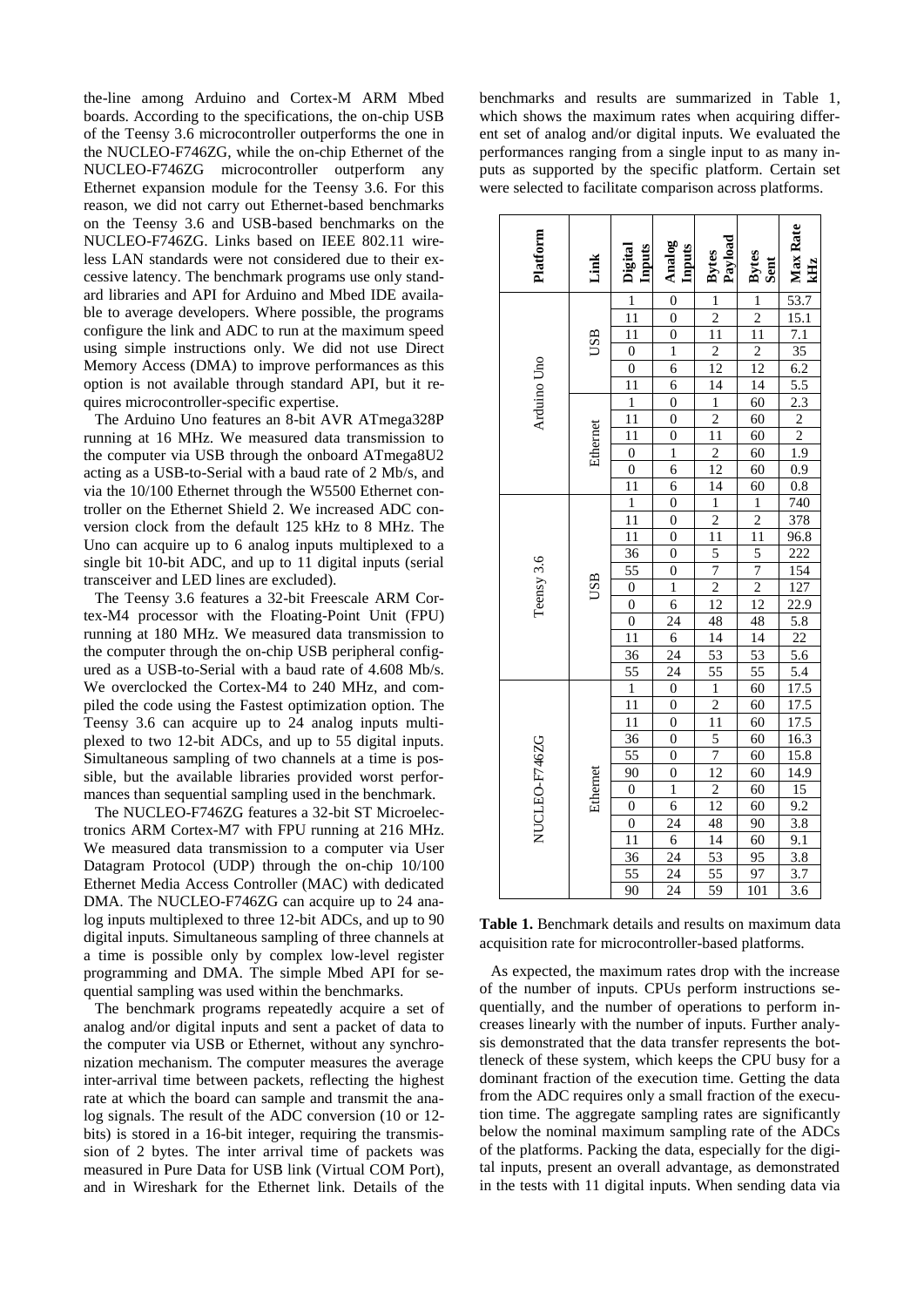Ethernet, we obtain poor performances with a small number of inputs due to the minimum payload of 18 data bytes in UDP packets, which requires additional 42 framing bytes. Buffering more samples per channel provide slightly higher rates but increase the latency.

For Arduino-compatible platforms, we also measured the maximum reading rates of Firmata [7] using the same baud rates and clock settings described above. Compared to previous benchmarks, Firmata presents a larger overhead when transmitting data over serial, since data is transmitted with an additional integer channel identifier, and samples from analog inputs are sent as 32-bit float numbers. By default, inputs are sampled approximately every 20 ms (50 Hz sampling rate), and this interval can be changed within the source code. Analog and digital data is transmitted to the computer only if the values are different from previously sent data. Therefore, the duration of one iteration of the loop can vary significantly, and signal sampling at regular interval cannot be guaranteed. On the Arduino Uno, Firmata supports up to 11 digital inputs and 6 analog inputs. Whereas on the Teensy 3.6, we have up to 36 digital inputs and 16 analog inputs. To benchmark the maximum rate of change that Firmata can handle on digital inputs, we drove these pins with a square wave and disabled analog input data acquisition. We measured the respective rate of change in the Firmata client for Pure Data. We increased the frequency of the square wave until measurement mismatching was above 1%. We repeated this measurement driving respectively 1, 11, and one 36 digital inputs (Teensy 3.6 only). In a separate benchmark we measured the maximum rate at which Firmata can acquire analog inputs, which were connected to a white noise source, while digital input acquisition was disabled. The inter-arrival time of packet of samples was still measured in the Firmata client for Pure Data. In both benchmarks, the sampling interval was set to 0 ms, forcing the data acquisition loop to run as fast as possible. Results are summarized in Table 2, where rates are rounded down to the nearest integer. For the digital inputs, the maximum rate is twice as the highest frequency of the square wave that the platform can acquire, taking one reading on both low and high levels. For the analog inputs, we can sample signals with spectral components up to half of maximum rates.

| <b>Platform</b> | <b>Inputs</b> | <b>Max Rate</b> |  |
|-----------------|---------------|-----------------|--|
|                 | 1 digital     | $24$ kHz        |  |
| Arduino Uno     | 11 digital    | 14 kHz          |  |
|                 | 6 analog      | 4 kHz           |  |
|                 | 1 digital     | 108 kHz         |  |
|                 | 11 digital    | 78 kHz          |  |
| Teensy 3.6      | 36 digital    | 28 kHz          |  |
|                 | 6 analog      | 18 kHz          |  |
|                 | 16 analog     | 7 kHz           |  |

**Table 2.** Benchmarks on maximum data acquisition rate for analog and digital inputs using Firmata.

All considered platforms feature Successive Approximation Register (SAR) ADCs, which contributes to minimize the latency from acquiring the electrical signal to completing the associated data transmission. The latency from signal acquisition to data transmission was not explicitly measured. However, since the CPU iterates on a branch-free sequential loop that includes acquisition, data packing and transmission, the latency is at most one sampling period. This is significantly less than 1 ms and can be further reduced by interleaving data acquisition and data transfer when acquiring multiple channels. However, this can slightly worsen the maximum acquisition rate.

# **4. HIGH-PERFORMANCE PLATFORM PRINCIPLES AND DESIGN**

The systems we reviewed in Section 2 can sample multiple gestural signals with high temporal resolution. Gestural samples are locked to the audio sampling clock. This synchronous approach provides jitter free encoding of the gestures resulting in more control intimacy. Indeed, Wessel argues that "the high-bandwidth approach is the future when it comes to ultra-expressive electronic instruments because it allows so much performance data to be captured". McPherson and Zappi state that using high sampling rates enables "capturing subtle details like audio-rate vibrations or detailed temporal profiles within sensor signals" [27]. The development of customized data acquisition systems with such characteristics is time consuming and requires significant expertise. Hardware cost, especially with flagship FPGAs from the Virtex family, are likely to exceed 1000 USD. Maintaining and preserving these complex artifacts is also a challenge, due to the rapid obsolescence of hardware and software [28].

The aim of this work is to provide designers with a ready-to-use platform, which is cost effective and simple to customize to meet specific application requirements. The platform supports a common design pattern where the hardware gesture controller is attached by a highspeed link to a computer running a media programming language such as Max/MSP or Pure Data. The principles we followed in our design include:

- FPGA-based platform with core functionalities implemented in hardware minimizing latency and jitter.
- Number of analog inputs and sampling rate at least matching the data acquisition system of the SLABS.
- Performances independent of the number of inputs.
- Set of acquisition expansion board supporting simultaneous or sequential sampling of the analog inputs.
- Filter bank for fast signal processing on board.
- Flexible and easy-to-configure number of inputs, sampling rate, buffer size, and filter coefficients.
- Cost in the range of 150 to 250 USD.

The simultaneous sampling of a large group of analog signals is costly because it requires one ADC per input (or at least one sample and hold circuit per input). Simultaneous sampling is necessary when phase information exists between different signals. Otherwise, it's possible to use a fast ADC and analog multiplexers to sample sequentially all inputs but losing the phase information between signals. As platform designers, we cannot predict if preserving the phase relationship between signals would be required in the final application. However, this has a significant impact on the acquisition hardware and cost. Therefore, as detailed in Section 4.2, we propose three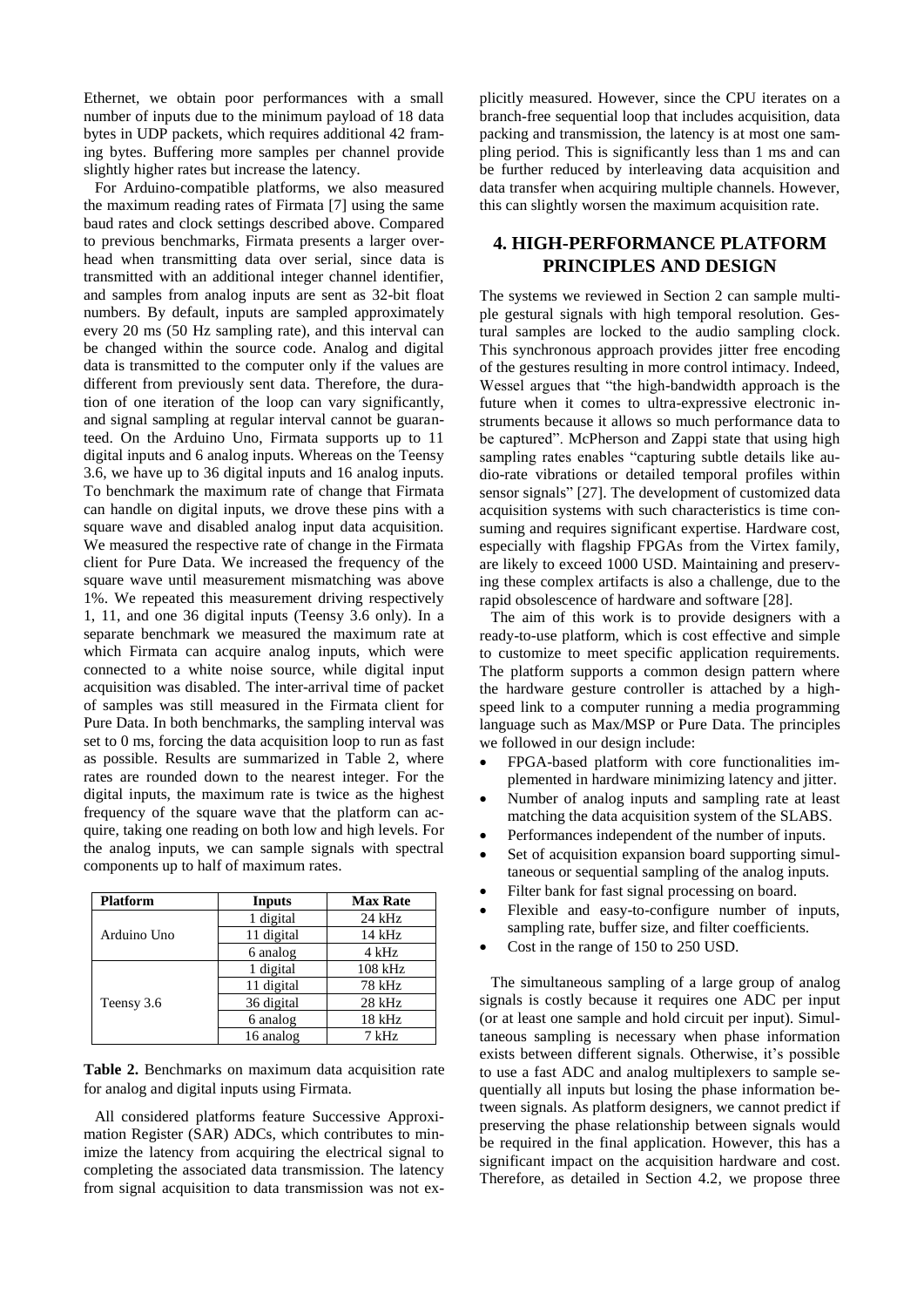acquisition subsystems: fully simultaneous, fully sequential, and a tradeoff between the two. For instance, in presence of multiple pressure-sensitive touchpads, sampling simultaneously three signals at a time is a tradeoff between cost and performance.

### **4.1 System Architecture**

The platform we selected to implement the system is the Digilent Cora Z7-07S [29], which features an Zynq-7000 SoC including an FPGA and an ARM Cortex-A9 processor running at 667 MHz, on board 1 Gbps Ethernet PHY and USB-UART bridge, priced at 99 USD. The proposed system architecture is illustrated in Figure 2.



**Figure 2**. Architecture of the proposed platform, with FPGA-based board and dedicated data acquisition board.

The platform communicates with one or more computers using Ethernet and USB (Virtual COM Port). These interfaces are handled by a bare metal program running the Cortex-A9, providing a predictable timed execution. The Ethernet only transmits packets of acquired data to a client. Control and configuration messages are exchanged with the computer asynchronously via USB. Configuration is allowed only when the data acquisition is not running. This approach maximizes the packet rate and minimize the jitter. Control and configuration messages include enabling/disabling data acquisition and transmission, destination IP address and port, selection of acquired inputs to be transmitted, sampling rate, buffer size and filter coefficients. The ADC and/or multiplexer chips on the acquisition board are handled by an array of dedicated serial interfaces. The data pass through a bank of biquad filters, and finally gets packed into buffers of samples. An optional stage can convert the sampled 16 bit integer to 32-bit floating point within the unitary range, aligned with representation of most computerbased applications. The conversion to float will double the required Ethernet bandwidth, but it reduces the workload on the computer side. Serial interfaces, filters, and buffering are implemented in the FPGA fabric. On the Cora Z7-07S board, there are up to 74 FPGA pins exposed through stackable connectors, and 14 of these can be internally routed to the on-chip ADC. These are used in different configurations to interface in parallel the chips on the acquisition boards. This aspect is the bottleneck when using microcontrollers, as the number of serial interfaces cannot be expanded, and their control is usually sequential. Instead, the FPGA fabric allows implementing a large number of serial interfaces running in parallel.

### **4.2 Acquisition Boards**

When simultaneous sampling of a large set of analog signals is not necessary, we can use the XADC of the Zynq-7000 FPGA, which is a dual channel 1 Mega Sample Per Second (MSPS) SAR ADC with 12-bit resolution. Generally, this is accurate enough to sample non-audio analog signals from sensors. The Cora z7-07S connectors allow connecting 6 single ended and 4 differential inputs to the on-chip multiplexer of the XADC. These 14 lines are connected to the acquisition board and configured to 10 single ended analog inputs with reference voltage of 3.3 V. Each single ended input is connected to a highspeed analog multiplexer such as the MAX4617 from Maxim Integrated, obtaining a total of 80 analog inputs combining internal and external multiplexers. The 8 external multiplexers are controlled by 4 lines from the FPGA. The XADC and the multiplexer are controlled in hardware. When a single channel of the XADC is used, we achieved almost 200 kHz sampling rate on 10 inputs. The performance scales down almost linearly when using the external multiplexers, obtaining up to 24 kHz on 80 analog inputs. If using both converted of the XADC, the resulting rate does not improve significantly, but pairs of signals can be acquired in parallel. The remaining 56 FPGA pins can be used as digital inputs. The total cost of the components for this board is approximately 20 USD.

The second acquisition board we propose is based on the AD7991 from Analog Device, which is a nonsimultaneous 4-channel single-ended 12-bit SAR ADC with an I2C interface. The AD7991 is also featured on the Digilent Pmod AD2, that we used for our measurements. When using the maximum serial clock of 3.4 MHz, it is possible to acquire one sample per channel at a rate slightly above 24 kHz. With 24 AD7991 we can obtain a total of 96 analog input, where groups of 24 inputs are sampled simultaneously. This requires 24 I2C controllers implemented on the FPGA fabric and a total of 48 FPGA pins. This configuration allows using the remaining 26 FPGA pins as digital inputs. The total cost of the components for this board is approximately 150 USD. Alternatively, we can use 12 AD7699 sampling simultaneously only 12 inputs but increasing the resolution to 16-bit. The number of used FPGA pins used is unchanged while the cost of the components increases to 180 USD.

Finally, to sample all 96 analog inputs simultaneously, the acquisition board can be based on the LTC2320-16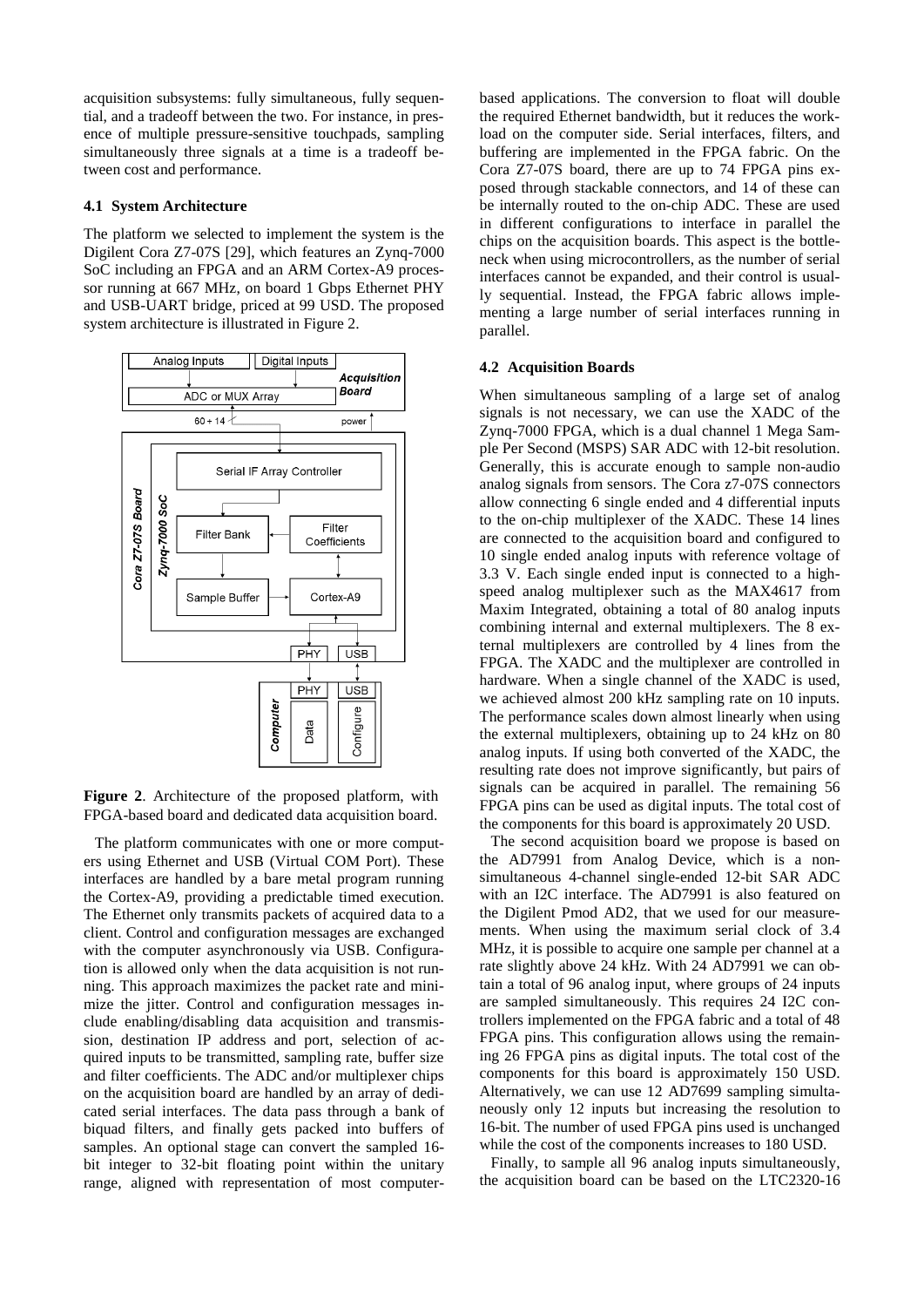from Linear Technology, which is a 1.5 MSPS singleended 8 channels simultaneous sampling SAR ADC with 16-bit resolution. To acquire 96 analog inputs, we require 12 LTC2320-16 interfaced using 32 FPGA pins, and 8 fast SPI interfaces implemented in the FPGA fabric. These chips enable sampling all channels simultaneously at 24 kHz, but also at the audio rate of 48 kHz. This configuration allows using the remaining 42 FPGA pins as digital inputs. The total cost of the components to implement this high-end board is approximately 240 USD.

### **4.3 Current Prototype and Performances**

With multiple serial interfaces communicating with the ADC chips, the bottleneck of the architecture in Figure 2 is the Ethernet link communicating with the computer. In preliminary tests, we measured the bandwidth of the Ethernet link driven by a bare metal program based on the Xilinx porting of the LightWeight IP library and running on the Cortex-A9. The benchmarks are representative of different scenarios varying the number of analog inputs and the size of the sample buffer. Settings and results are summarized in Table 3.

| Analog<br>Inputs | <b>Buffer</b><br>Size | Bytes<br>Payload | Rate kHz<br>Packet | Sampling<br>rate kHz |
|------------------|-----------------------|------------------|--------------------|----------------------|
|                  |                       | 36               | 84.5               | 84.5                 |
| 18               | $\frac{1}{2}$         | 72               | 81.5               | 163.1                |
|                  |                       | 144              | 72.4               | 289.8                |
|                  | $\overline{8}$        | 288              | 70.3               | 562.4                |
|                  | 16                    | 576              | 61.1               | 977.5                |
|                  | 32                    | 1152             | 49.4               | 1582.6               |
|                  | 64                    | 2304             | 31.5               | 2017.5               |
| 34               | $\frac{1}{2}$         | 68               | 81.1               | 81.1                 |
|                  |                       | 136              | 85.1               | 170.1                |
|                  |                       | 272              | 63.6               | 254.4                |
|                  | 8                     | 544              | 72.9               | 583.3                |
|                  | 16                    | 1088             | 50.2               | 803.9                |
|                  | 32                    | 2176             | 35.5               | 1138.1               |
|                  | $\overline{64}$       | 4352             | 15.3               | 985.5                |
| 96               | $\frac{1}{2}$         | 192              | 68.7               | 68.7                 |
|                  |                       | 384              | 74.1               | 148.3                |
|                  |                       | 768              | 60.1               | 240.5                |
|                  | 8                     | 1536             | 34.6               | 277.1                |
|                  | 16                    | 3072             | 27.1               | 434.9                |
|                  | 32                    | 6144             | 12.9               | 413.0                |
|                  | 64                    | 12288            | 6.4                | 410.4                |

**Table 3.** Benchmarks on Ethernet link bandwidth.

In the benchmarks of Table 3, independent of the ADC resolution, each sample is transmitted using 2 bytes. The payload of UDP packets does not include 4 bytes used to communicate with the client on the computer, and up to 5 additional bytes to transmit the data from digital inputs. When the payload is above 512 bytes, the data is split over multiple UDP packets. The results in Table 3 shows that the Ethernet PHY of Cora Z7-07S driven by the Cortex-A9 can easily accommodate the target sampling rates of 24 kHz or 48 kHz. Moreover, it is also possible to accommodate double payloads we obtain when performing the integer to float conversion in the FPGA, transmitting 4 bytes per sample. With no buffering, we observed that the inter arrival packet time of UDP packets on the computer was affected by a jitter of up to 4 sampling periods due to the computer OS controlling the Ethernet.

All components in the architecture of Figure 2 have been individually tested and were verified that they meet the required performances. Moreover, we estimate that the FPGA on the Cora Z7-07S board has sufficient resources to implement the filter bank and array of serial controllers. Currently, we developed two complete prototypes of the system. The first is representative of the acquisition board with multiplexers. The board has been fabricated but most functionalities are still implemented on the Cortex-A9, which can deliver a maximum sampling rate of 16 kHz on 80 analog inputs. In the second prototype, we have two AD7991 controlled via two I2C with a serial clock of only 1 MHz. Additionally, we also take the samples from the XADC for a total of 18 analog inputs. The prototype uses four Pmod AD2 modules, as visible in Figure 3. Most functionalities are integrated in the Cortex-A9 and we obtained a maximum sampling rate of approximately 4 kHz. Settings such as the buffer size and enabling/disabling the data acquisition are available through on-board buttons or the serial monitor. In both prototypes, the filter bank has not yet been integrated. On the computer side, we used Wireshark to monitor timeliness and correctness of the received UDP packets. The worst-case latency from the acquisition of the analog signal to the transmission of the UDP packet is equal to the sampling period multiplied by the buffer size.



**Figure 3**. Platform prototype based on Digilent Cora Z7- 07S and two Pmod AD2 modules.

### **5. FUTURE WORK**

In this paper, we presented a platform to implement a complex interface for sonic interactive systems or musical instruments. The platform is capable of acquiring and transmitting a large number of analog signals from sensors to a computer, at rates significantly higher than microcontroller-based platforms. We designed the platform keeping in mind prototyping time and cost. Users can customize the functionality through simple commands without the need of developing any hardware or software components. The preliminary result of this ongoing pro